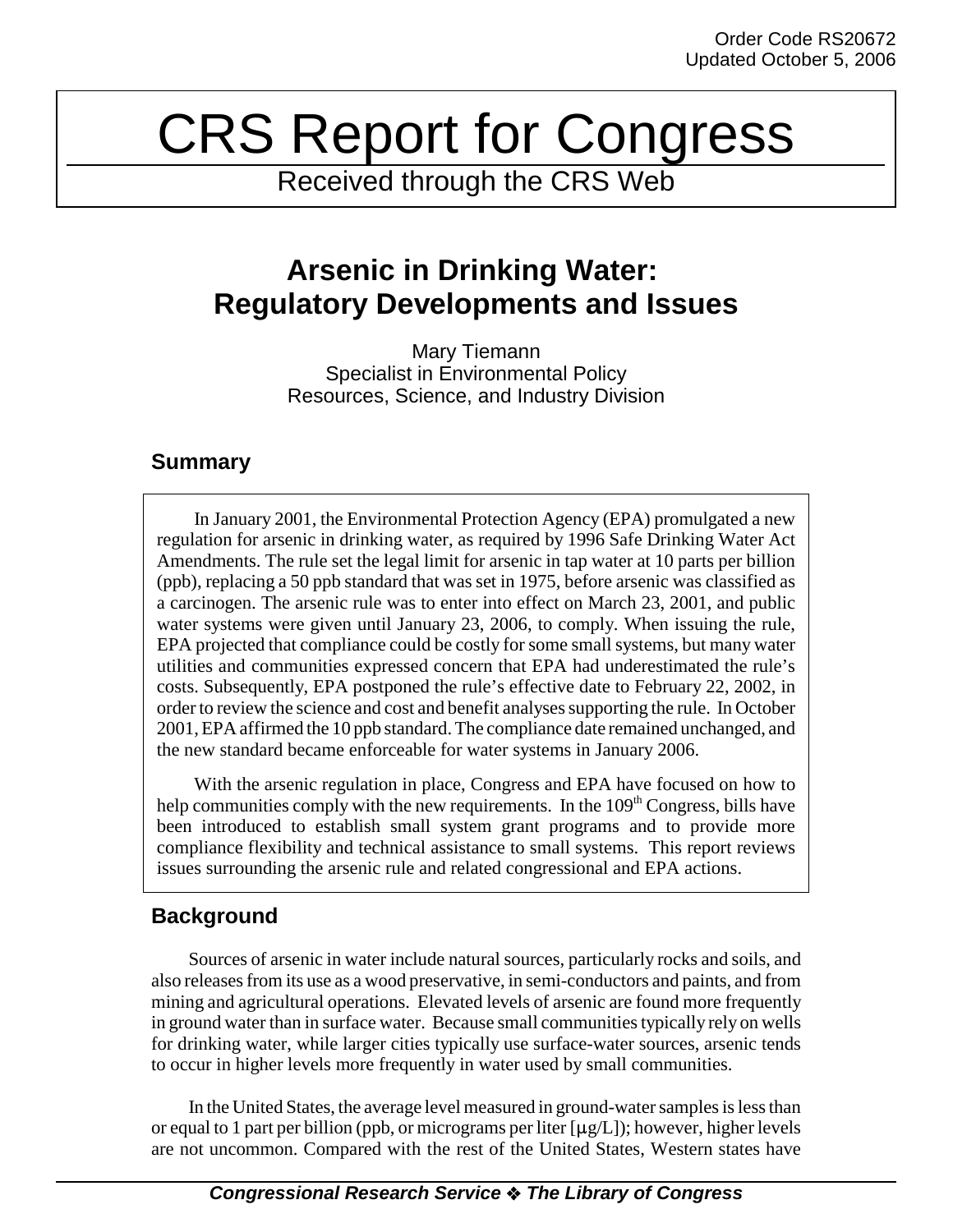| <b>Report Documentation Page</b>                                                                                                                                                                                                                                                                                                                                                                                                                                                                                                                                                                                                                                                                                                                                                                                                                                   |                             |                              |                               | Form Approved<br>OMB No. 0704-0188                 |                           |
|--------------------------------------------------------------------------------------------------------------------------------------------------------------------------------------------------------------------------------------------------------------------------------------------------------------------------------------------------------------------------------------------------------------------------------------------------------------------------------------------------------------------------------------------------------------------------------------------------------------------------------------------------------------------------------------------------------------------------------------------------------------------------------------------------------------------------------------------------------------------|-----------------------------|------------------------------|-------------------------------|----------------------------------------------------|---------------------------|
| Public reporting burden for the collection of information is estimated to average 1 hour per response, including the time for reviewing instructions, searching existing data sources, gathering and<br>maintaining the data needed, and completing and reviewing the collection of information. Send comments regarding this burden estimate or any other aspect of this collection of information,<br>including suggestions for reducing this burden, to Washington Headquarters Services, Directorate for Information Operations and Reports, 1215 Jefferson Davis Highway, Suite 1204, Arlington<br>VA 22202-4302. Respondents should be aware that notwithstanding any other provision of law, no person shall be subject to a penalty for failing to comply with a collection of information if it<br>does not display a currently valid OMB control number. |                             |                              |                               |                                                    |                           |
| <b>1. REPORT DATE</b><br>05 OCT 2006                                                                                                                                                                                                                                                                                                                                                                                                                                                                                                                                                                                                                                                                                                                                                                                                                               | 2. REPORT TYPE<br>N/A       |                              |                               | <b>3. DATES COVERED</b>                            |                           |
| <b>4. TITLE AND SUBTITLE</b><br><b>Arsenic in Drinking Water: Regulatory Developments and Issues</b>                                                                                                                                                                                                                                                                                                                                                                                                                                                                                                                                                                                                                                                                                                                                                               |                             |                              |                               | 5a. CONTRACT NUMBER                                |                           |
|                                                                                                                                                                                                                                                                                                                                                                                                                                                                                                                                                                                                                                                                                                                                                                                                                                                                    |                             |                              |                               | <b>5b. GRANT NUMBER</b>                            |                           |
|                                                                                                                                                                                                                                                                                                                                                                                                                                                                                                                                                                                                                                                                                                                                                                                                                                                                    |                             |                              |                               | 5c. PROGRAM ELEMENT NUMBER                         |                           |
| 6. AUTHOR(S)                                                                                                                                                                                                                                                                                                                                                                                                                                                                                                                                                                                                                                                                                                                                                                                                                                                       |                             |                              |                               | <b>5d. PROJECT NUMBER</b>                          |                           |
|                                                                                                                                                                                                                                                                                                                                                                                                                                                                                                                                                                                                                                                                                                                                                                                                                                                                    |                             |                              |                               | <b>5e. TASK NUMBER</b>                             |                           |
|                                                                                                                                                                                                                                                                                                                                                                                                                                                                                                                                                                                                                                                                                                                                                                                                                                                                    |                             |                              |                               | <b>5f. WORK UNIT NUMBER</b>                        |                           |
| 7. PERFORMING ORGANIZATION NAME(S) AND ADDRESS(ES)<br><b>Congressional Research Service The Library of Congress 101</b><br>Independence Ave SE Washington, DC 20540-7500                                                                                                                                                                                                                                                                                                                                                                                                                                                                                                                                                                                                                                                                                           |                             |                              |                               | 8. PERFORMING ORGANIZATION<br><b>REPORT NUMBER</b> |                           |
| 9. SPONSORING/MONITORING AGENCY NAME(S) AND ADDRESS(ES)                                                                                                                                                                                                                                                                                                                                                                                                                                                                                                                                                                                                                                                                                                                                                                                                            |                             |                              |                               | 10. SPONSOR/MONITOR'S ACRONYM(S)                   |                           |
|                                                                                                                                                                                                                                                                                                                                                                                                                                                                                                                                                                                                                                                                                                                                                                                                                                                                    |                             |                              |                               | <b>11. SPONSOR/MONITOR'S REPORT</b><br>NUMBER(S)   |                           |
| 12. DISTRIBUTION/AVAILABILITY STATEMENT<br>Approved for public release, distribution unlimited                                                                                                                                                                                                                                                                                                                                                                                                                                                                                                                                                                                                                                                                                                                                                                     |                             |                              |                               |                                                    |                           |
| <b>13. SUPPLEMENTARY NOTES</b>                                                                                                                                                                                                                                                                                                                                                                                                                                                                                                                                                                                                                                                                                                                                                                                                                                     |                             |                              |                               |                                                    |                           |
| 14. ABSTRACT                                                                                                                                                                                                                                                                                                                                                                                                                                                                                                                                                                                                                                                                                                                                                                                                                                                       |                             |                              |                               |                                                    |                           |
| <b>15. SUBJECT TERMS</b>                                                                                                                                                                                                                                                                                                                                                                                                                                                                                                                                                                                                                                                                                                                                                                                                                                           |                             |                              |                               |                                                    |                           |
| 16. SECURITY CLASSIFICATION OF:<br>17. LIMITATION OF                                                                                                                                                                                                                                                                                                                                                                                                                                                                                                                                                                                                                                                                                                                                                                                                               |                             |                              |                               | 18. NUMBER                                         | 19a. NAME OF              |
| a. REPORT<br>unclassified                                                                                                                                                                                                                                                                                                                                                                                                                                                                                                                                                                                                                                                                                                                                                                                                                                          | b. ABSTRACT<br>unclassified | c. THIS PAGE<br>unclassified | <b>ABSTRACT</b><br><b>SAR</b> | OF PAGES<br>6                                      | <b>RESPONSIBLE PERSON</b> |

**Standard Form 298 (Rev. 8-98)**<br>Prescribed by ANSI Std Z39-18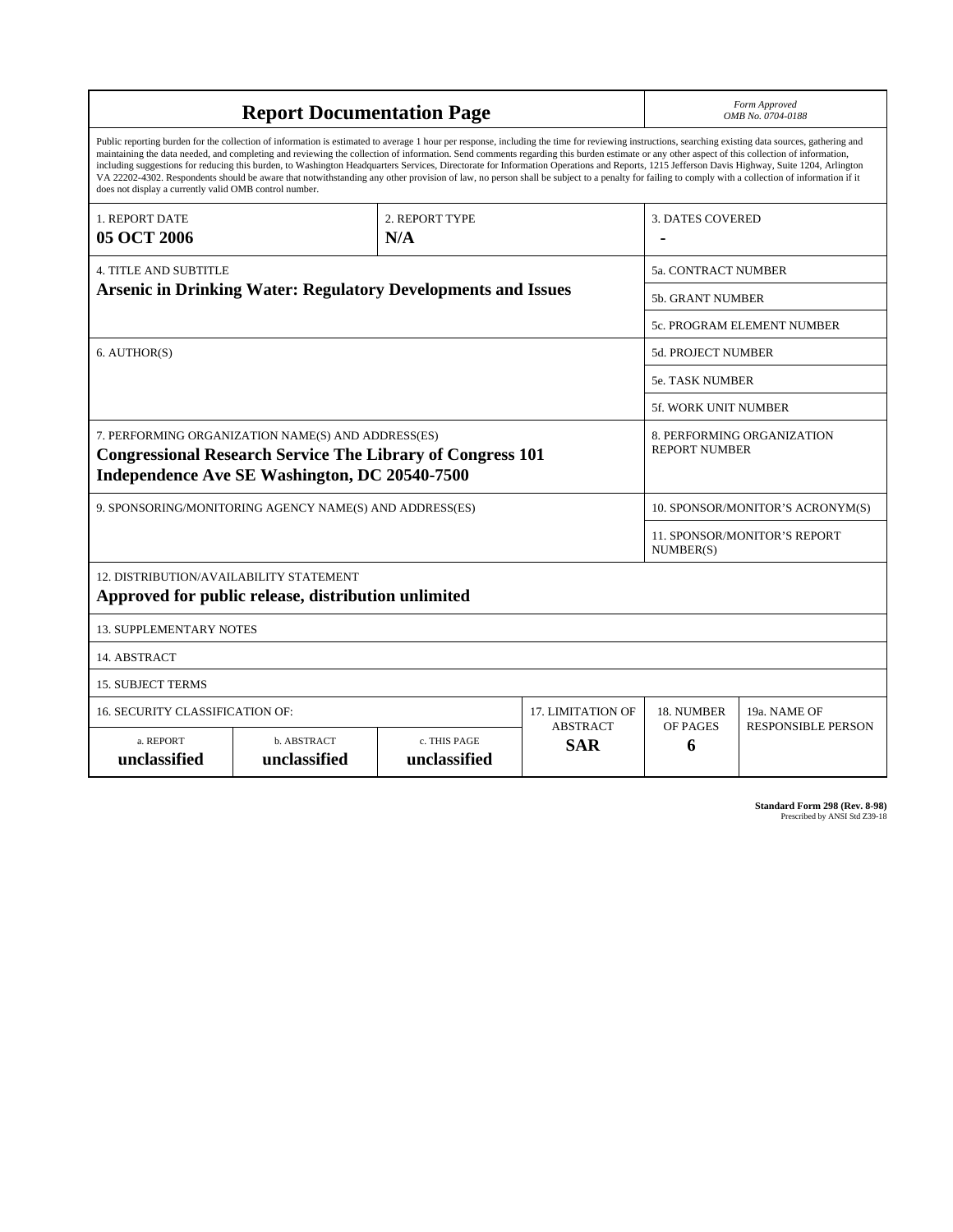more water systems with levels exceeding 10 ppb; levels in some locations exceed 50 ppb. Parts of the Midwest and New England also have some water systems with arsenic levels exceeding 10 ppb, but most systems meet the new standard. EPA projected that 5.5% of water systems, serving a total of 11 million people, were likely to exceed the 10 ppb level.

The previous federal drinking water standard for arsenic, 50 ppb, was set by the U.S. Public Health Service in 1942. EPA adopted that level and issued an interim drinking water regulation for arsenic in 1975. This standard was based on estimated total dietary intake<sup>1</sup> and non-cancer health effects. In 1986, Congress amended the Safe Drinking Water Act (SDWA), converted all interim standards to National Primary Drinking Water Regulations, and included arsenic on a list of 83 contaminants for which EPA was required to issue new standards by 1989. EPA's extensive review of arsenic risk assessment issues had caused the Agency to miss the 1989 deadline. As a result of a citizen suit, EPA entered into a consent decree with a new deadline for the rule of November 1995. EPA continued work on risk assessment, water treatment, analytical methods, implementation, and occurrence issues but, in 1995, decided to delay the rule in order to better characterize health effects and assess cost-effective removal technologies for small utilities.

#### **Arsenic and the 1996 SDWA Amendments**

In the 1996 SDWA Amendments (P.L. 104-182), Congress directed the EPA to propose a new drinking water standard for arsenic by January 1, 2000, and to promulgate a final standard by January 1, 2001. Congress also directed EPA to develop a comprehensive research plan for arsenic to support the rulemaking effort and to reduce the uncertainty in assessing health risks associated with low-level exposures to arsenic. EPA was directed to conduct the study in consultation with the National Academy of Sciences and others. Congress authorized appropriations of \$2.5 million for each of fiscal years 1997 through 2000 for arsenic studies. In 1996, EPA requested the National Research Council (NRC) to review the available arsenic toxicity data base and to evaluate the scientific validity of EPA's risk assessments for arsenic.

The NRC issued its report in March 1999 and recommended that the standard be reduced, but it did not recommend a particular level. The NRC reported that available data provided ample evidence for EPA's classification of inorganic arsenic as a human carcinogen, but that EPA's dose-response assessment, which was based on a Taiwan study, deserved closer scrutiny. The NRC explained that the data in the study lacked the level of detail needed for use in dose-response assessment. The Council also reported that research suggests that arsenic intake in food is higher in Taiwan than in the United States, further complicating efforts to use the data for arsenic risk assessment. Based on findings from three countries where individuals were exposed to very high levels of arsenic (several hundreds of parts per billion or more), the NRC concluded that the data were sufficient to add lung and bladder cancers to the cancers caused by ingestion of inorganic arsenic; however, the NRC noted that few data address the risk of ingested arsenic at lower concentrations, which would be more representative of levels found in the United

<sup>&</sup>lt;sup>1</sup> Food is a significant source of arsenic. The National Research Council estimates that, in the United States, arsenic intake from food is comparable to drinking water containing 5 ppb arsenic.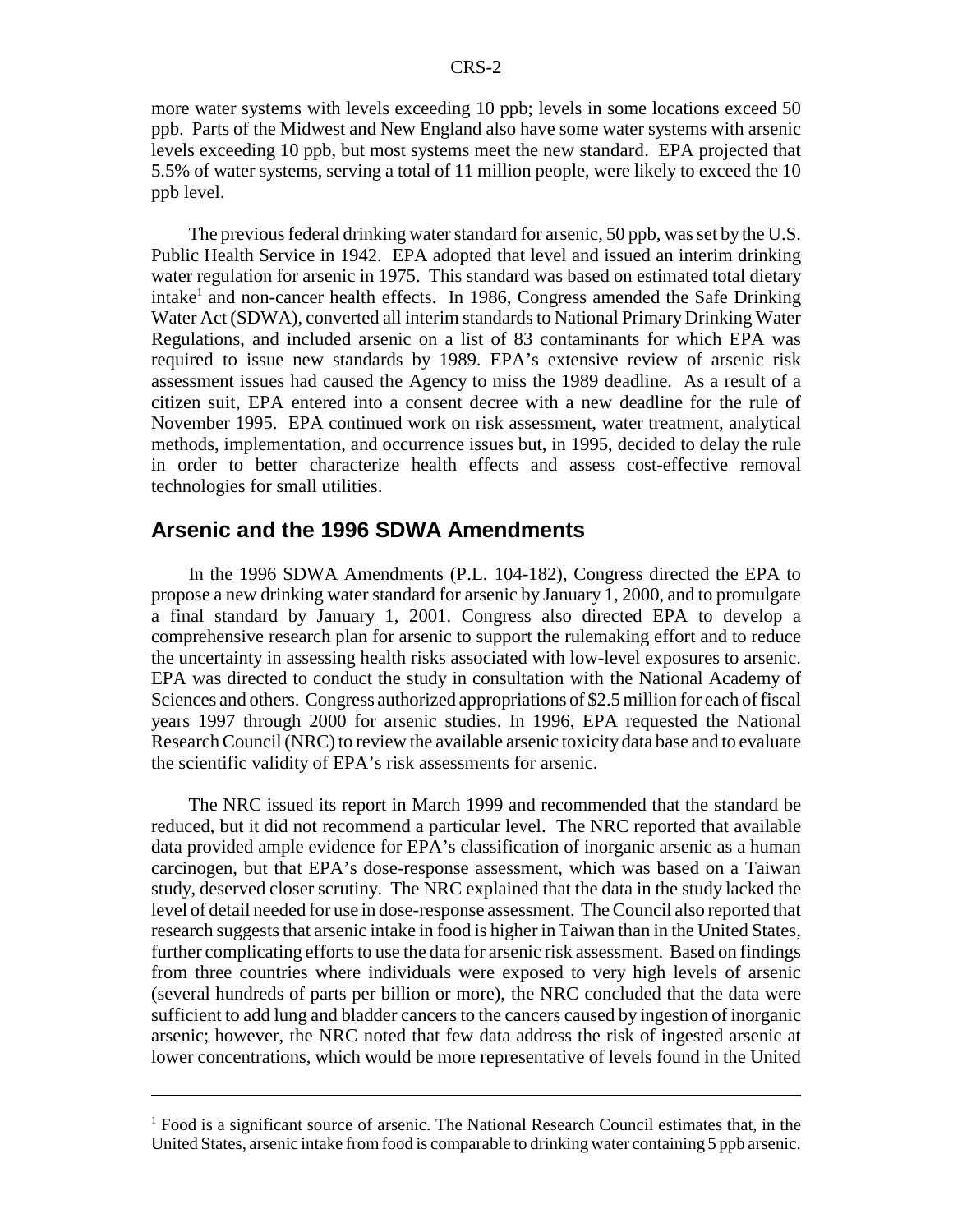States.<sup>2</sup> The NRC added that key studies for improving the scientific validity of arsenic risk assessment were still needed and recommended specific research studies to EPA.

#### **EPA's Final Arsenic Rule**

In June 2000, EPA published its proposal to revise the arsenic standard from 50 ppb to 5 ppb and requested comment on options of 3 ppb, 10 ppb, and 20 ppb. EPA stated that the proposal relied primarily on the NRC analysis and some recently published research, and that it would further assess arsenic's cancer risks before issuing the final rule. As proposed, the standard would have applied only to community water systems. Non-transient, non-community water systems (e.g., schools with their own wells) would have been required only to monitor and then report if arsenic levels exceeded the standard. In the final rule, published on January 22, 2001 (66 *FR* 6976), EPA set the standard at 10 ppb and applied it to non-transient, non-community water systems, as well as community systems.<sup>3</sup> EPA gave systems five years to comply (the maximum amount of time allowed under SDWA). EPA estimated that 3,000 (5.5%) of the 54,000 community water systems, and 1,100 (5.5%) of the 20,000 non-transient, non-community water systems, would need to take measures to meet the standard.

**Standard-Setting Process.** In developing standards, EPA is required to set a maximum contaminant level goal (MCLG) at a level at which no known or anticipated adverse health effects occur and that allows an adequate margin of safety. (EPA sets the MCLG at zero for carcinogens [as it did for arsenic], unless a level exists below which no adverse health effects occur.) EPA must then set an enforceable standard, the MCL, as close to the MCLG as is "feasible" using the best technology, treatment, or other means available (taking costs into consideration). EPA's determination of whether a standard is "feasible" typically is based on costs to systems serving more than 50,000 people. Less than 2 % of community water systems (753 of the 54,352 systems) are this large, but they serve roughly 56% of all people served by community systems.<sup>4</sup>

**Variances and Exemptions.** Congress has long recognized that the technical and cost considerations associated with technologies selected for large cities often are not applicable to small systems. In the 1996 amendments, Congress expanded SDWA variance and exemption provisions to address small system compliance concerns.

<sup>2</sup> National Research Council, *Arsenic in Drinking Water*, National Academy of Sciences, National Academy Press, Washington, D.C., 1999, pp. 7, 22.

<sup>&</sup>lt;sup>3</sup> See EPA's *Technical Fact Sheet: Final Rule for Arsenic in Drinking Water*, available online at [http://www.epa.gov/safewater/arsenic/regulations.html].

<sup>&</sup>lt;sup>4</sup> SDWA does not discuss how EPA should consider cost in determining feasibility; thus, EPA has relied on legislative history for guidance. Congress last discussed this issue in the Senate report for the 1996 amendments. The report states that "[f]easible means the level that can be reached by large regional drinking water systems applying best available treatment technology. ... This approach to standard setting is used because 80% of the population receives its drinking water from large systems and safe water can be provided to this portion of the population at very affordable costs."(U.S. Senate, *Safe Drinking Water Amendments Act of 1995*, S.Rept. 104-169, Nov. 7, 1995, p. 14.) Systems serving 10,000 or more people serve about 80% of the population served by community water systems.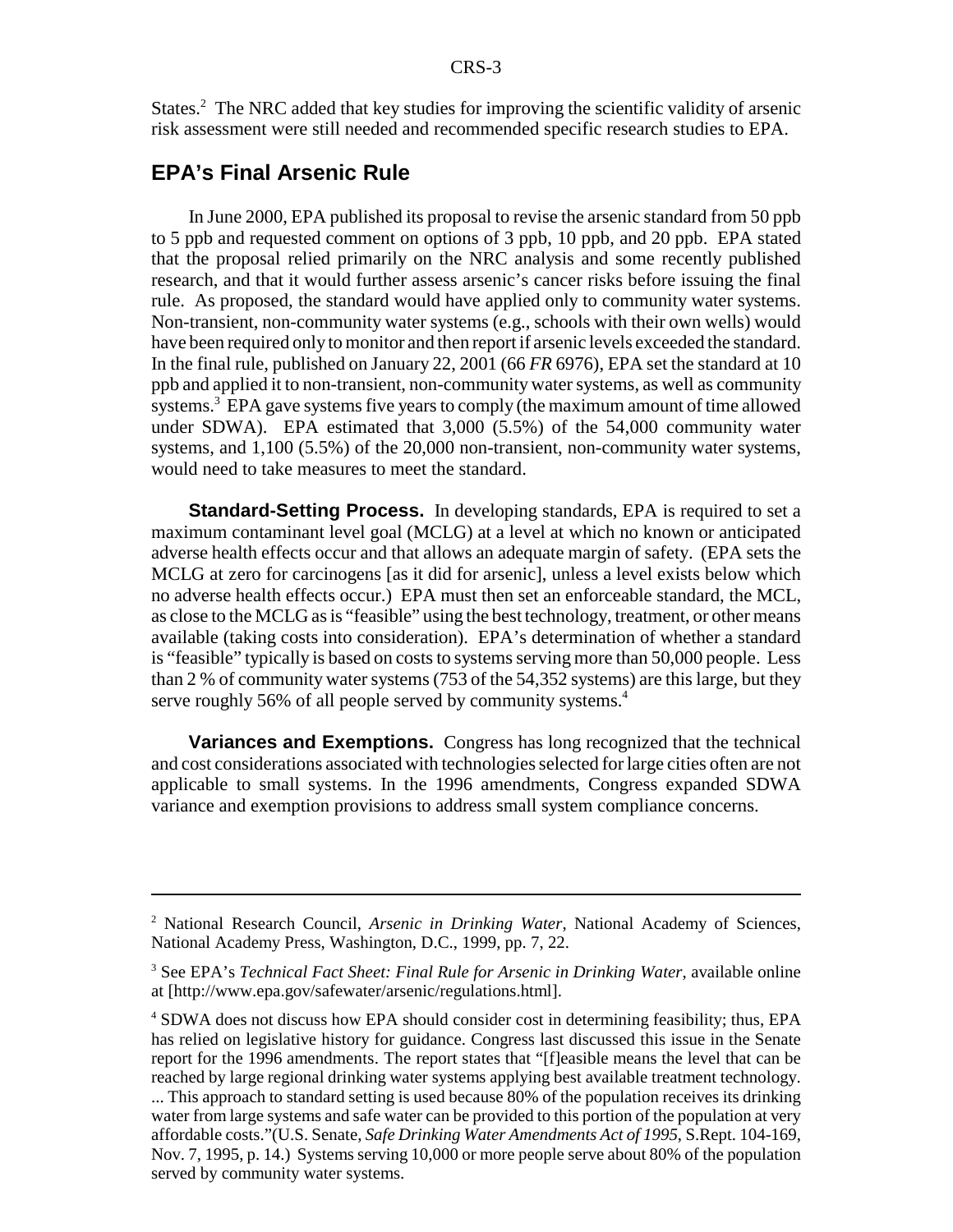The *small system variance* provisions require that for each rule establishing an MCL, EPA must list technologies or other means that comply with the MCL and are affordable for three size categories of small systems. If EPA does not list affordable compliance technologies for small systems, then EPA must list variance technologies. A variance technology need not meet the MCL, but must protect public health. A state may then grant a variance to a small system, allowing the system to use a variance technology to comply with a regulation  $(\S1215(e))$ . EPA did not list variance technologies for arsenic or any other standard because, based on its affordability criteria, EPA has determined that affordable compliance technologies are available for small systems for all standards. Thus, small system variances are not available. If they were, it is not clear that they would be used often. A key issue is that variances allow systems to provide lower-quality water to consumers, and this may raise various issues for communities.

Congress took issue with EPA's assessment that small system variance technologies were not merited for the arsenic standard, and in 2002, directed EPA to review the criteria it uses to determine whether a compliance treatment technology is affordable for small systems. In March 2006, EPA proposed three options for revising its affordability criteria (71 *FR* 10671). Under the current affordability criteria, EPA considers a treatment technology affordable unless the average compliance cost exceeds 2.5% of the area's median household income. Based on this measure, EPA determined that affordable technologies are available for all SDWA standards. The proposed options currently under consideration are well below the current level: 0.25%; 0.50%; and 0.75%. The revised criteria are also expected to address how to ensure that a variance technology would be protective of public health. According to EPA, the final criteria would apply only to EPA's newly promulgated Stage 2 DBP and future rules, and not to the arsenic rule.

States may grant temporary *exemptions* from the standard if, for certain reasons (including cost), a system cannot comply on time. The arsenic rule gives systems five years to comply with the new standard; an exemption allows another three years for qualified systems. Systems serving 3,300 or fewer persons may receive up to three additional 2-year extensions, for a total exemption duration of 9 years ( a total of 14 years to achieve compliance). In the final rule, EPA noted that exemptions will be an important tool to help states address the number of systems needing financial assistance to comply with this rule and other SDWA rules (66 *FR* 6988). However, to grant an exemption, the law requires a state to hold a public hearing and make a finding that the extension will not result in an "unreasonable risk to health." Because the exemption process is complex, states have seldom granted them. State officials note that "unreasonable risk to health" has never been defined, and that states must make a separate finding for each system. Many states have indicated that they plan to grant few or no exemptions.

**Balancing Costs and Benefits.** When proposing a rule, EPA must publish a determination as to whether or not the benefits of the standard justify the costs. If EPA determines that costs are not justified, then EPA may set the standard at the level that maximizes health risk reduction benefits at a cost that is justified by the benefits. EPA determined that the "feasible" arsenic level (for large systems) is 3 ppb, but that the benefits of that level would not justify the costs. Thus, EPA proposed a standard of 5 ppb. Also, EPA had proposed to require non-transient, non-community water systems (e.g., schools) only to monitor and report (as opposed to treating), largely because of costbenefit considerations. In setting the standard at 10 ppb, EPA cited SDWA, stating that this level "maximizes health risk reduction benefits at a cost that is justified by the benefits." EPA also applied the final rule to non-transient, non-community water systems.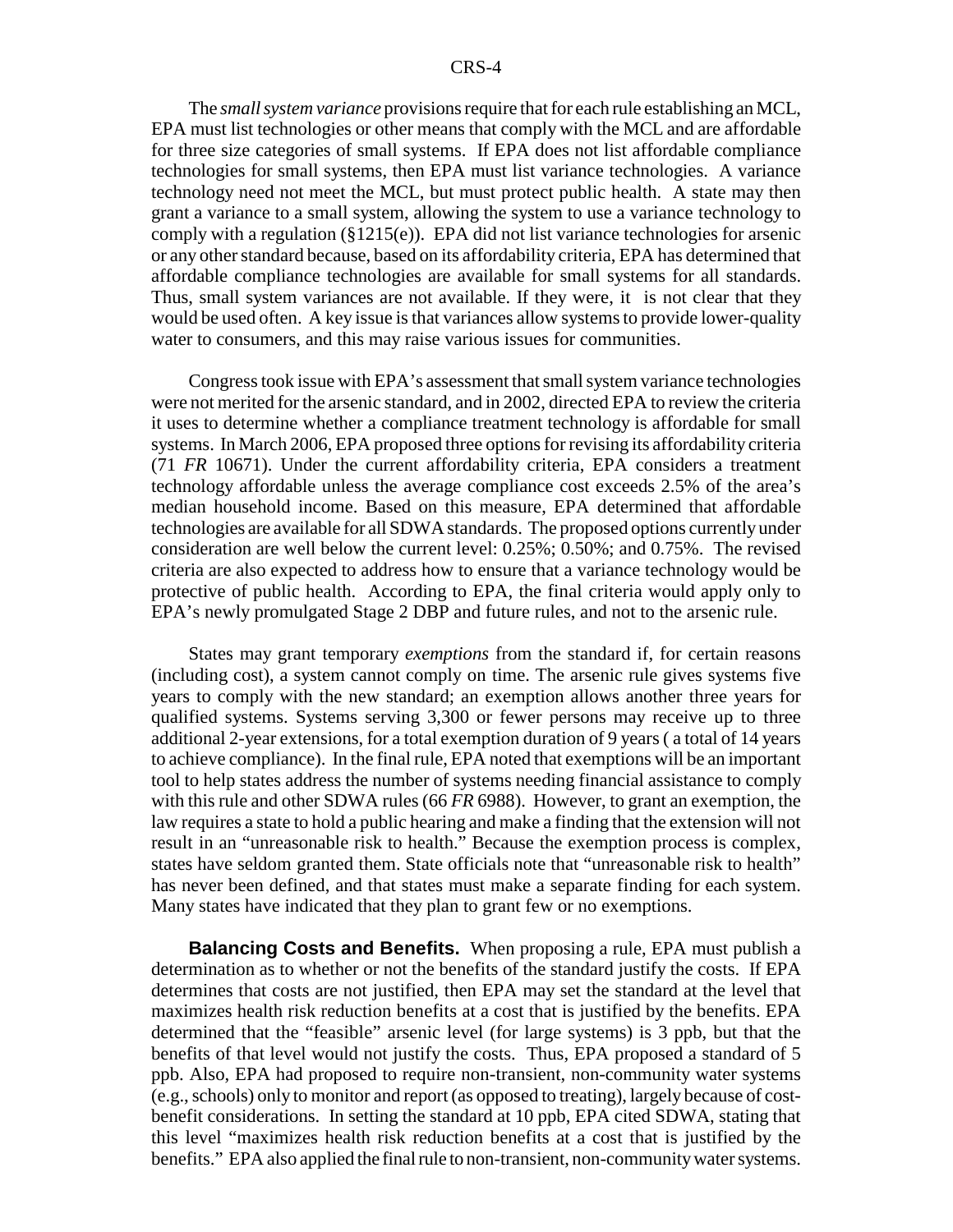**Anticipated Benefits and Costs.** In the proposed rule, EPA noted the need for more research to address the scientific uncertainty regarding the health risks associated with arsenic ingestion; nonetheless, EPA estimated that the rule would generate a range of health benefits. In the final rule, EPA estimated that reducing the standard to 10 ppb could prevent roughly 19 to 31 bladder cancer cases and 5 to 8 bladder cancer deaths each year. EPA further estimated that the new standard could prevent 19 to 25 lung cancer cases and 16 to 22 lung cancer deaths each year. EPA estimated that the rule would provide numerous other cancer and non-cancer health benefits that were not quantifiable.

Regarding the cost of meeting the 10 ppb standard, EPA estimated that for systems that serve fewer than 10,000 people, the average cost per household could range from \$38 to \$327 per year. Roughly 97% of the systems that are expected to exceed the standard are in this category, and most of these systems serve fewer than 500 people. For larger systems, projects water cost increases range from \$0.86 to \$32 per household. EPA estimated the total national, annualized cost for the rule to be about \$181 million.

EPA's Science Advisory Board (SAB) raised concerns about EPA's economic and engineering assessment, and concluded that several cost assumptions were likely to be unrealistic and various costs seemed to be excluded. The SAB also suggested that EPA give further thought to the concept of affordability as applied to this standard.<sup>5</sup> Many municipalities and water system representatives also disagreed with EPA's cost estimates. The American Water Works Association (AWWA), while supporting a reduced standard, estimated that the new rule will cost \$600 million annually and require \$5 billion in capital outlays. The AWWA attributed differences in cost estimates partly to the costs of handling arsenic-contaminated residuals and the estimated number of wells affected. AWWA projected that the rule could cost individual households in the Southwest, Midwest, and New England as much as \$2,000 per year.<sup>6</sup>

**Arsenic Rule Review.** EPA issued the final rule on January 22, 2001. On March 23, 2001, the Administrator delayed the rule for 60 days, citing concerns about the science supporting the rule and its estimated cost to communities. On May 22, EPA delayed the rule's effective date until February 22, 2002, but did not change the 2006 compliance date for water systems (66 *FR* 28342). At EPA's request, the NRC undertook an expedited review of EPA's arsenic risk analysis and recent health effects research, the National Drinking Water Advisory Council (NDWAC) reassessed the rule's cost, and the SAB reviewed its benefits. EPA also requested public comment on whether the data and analyses for the rule support setting the standard at 3, 5, 10, or 20 ppb (66 *FR* 37617). The NRC concluded that "recent studies and analyses enhance the confidence in risk estimates that suggest chronic arsenic exposure is associated with an increased incidence of bladder and lung cancer at arsenic levels in drinking water below the current MCL of 50  $\mu$ g/L."<sup>7</sup> The NDWAC reported that EPA produced a credible cost estimate, given constraints and uncertainties, and suggested ways to improve estimates. The SAB offered ways to improve the benefits analysis. In October 2001, EPA concluded that 10 ppb was the appropriate standard and announced plans to provide \$20 million for research on affordable arsenic removal technologies to help small systems.

<sup>5</sup> Science Advisory Board, *Arsenic Proposed Drinking Water Regulation: A Science Advisory Board Review of Certain Elements of the Proposal*, EPA-SAB-DWC-01-001, Dec. 2000, p. 4.

<sup>&</sup>lt;sup>6</sup> AWWA, January 17, 2001. See [http://www.awwa.org/Advocacy/pressroom/pr/010111.cfm].

<sup>7</sup> National Research Council, *Arsenic in Drinking Water: 2001 Update*, NAS, p. 14.